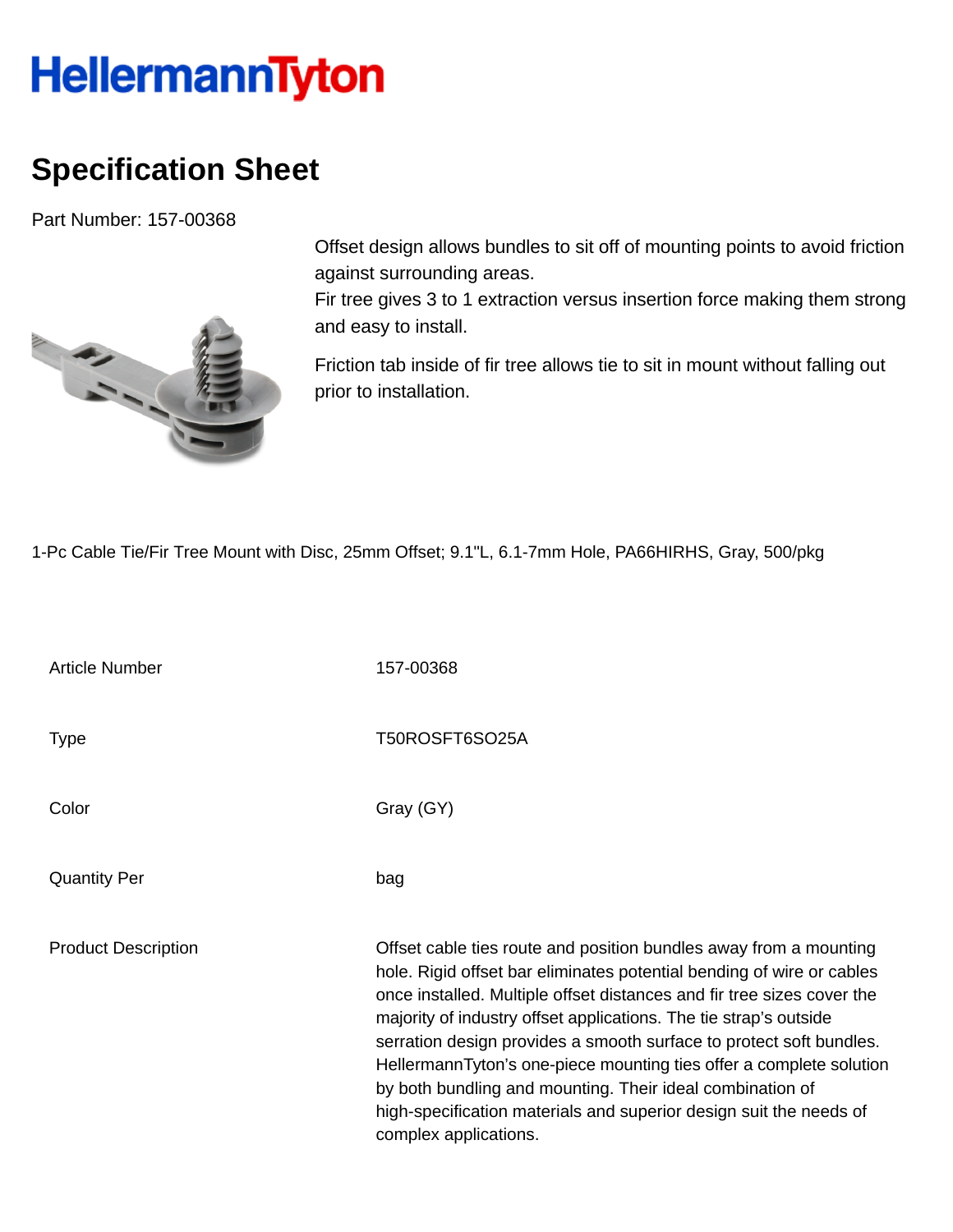| <b>Short Description</b>              | 1-Pc Cable Tie/Fir Tree Mount with Disc, 25mm Offset; 9.1"L,<br>6.1-7mm Hole, PA66HIRHS, Gray, 500/pkg |  |  |
|---------------------------------------|--------------------------------------------------------------------------------------------------------|--|--|
| <b>Global Part Name</b>               | T50ROSFT6SO25A-PA66HIRHS-GY                                                                            |  |  |
|                                       |                                                                                                        |  |  |
| Minimum Tensile Strength (Imperial)   | 50.0                                                                                                   |  |  |
| Minimum Tensile Strength (Metric)     | 225.0                                                                                                  |  |  |
| Length L (Imperial)                   | 9.1                                                                                                    |  |  |
| Length L (Metric)                     | 230.0                                                                                                  |  |  |
| Offset Length (Imperial)              | 0.98                                                                                                   |  |  |
| <b>Offset Length (Metric)</b>         | 25.0                                                                                                   |  |  |
| <b>Fixation Method</b>                | Fir Tree                                                                                               |  |  |
| <b>Identification Plate Position</b>  | none                                                                                                   |  |  |
| Releasable Closure                    | No                                                                                                     |  |  |
| Width W (Imperial)                    | 0.20                                                                                                   |  |  |
| Width W (Metric)                      | 5.1                                                                                                    |  |  |
| <b>Bundle Diameter Min (Imperial)</b> | 0.08                                                                                                   |  |  |
| <b>Bundle Diameter Min (Metric)</b>   | 2.0                                                                                                    |  |  |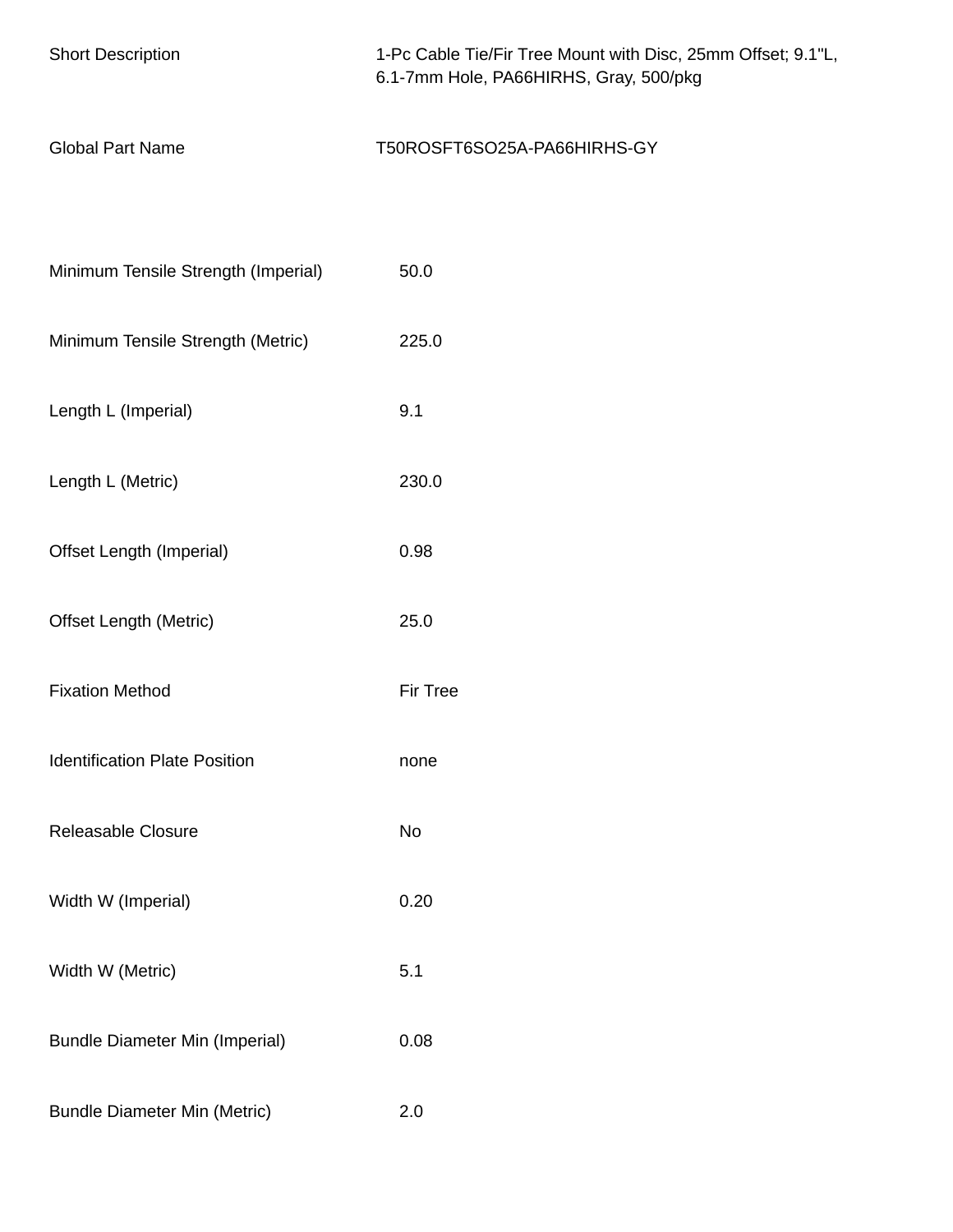| <b>Bundle Diameter Max (Imperial)</b>   | 1.97                             |
|-----------------------------------------|----------------------------------|
| <b>Bundle Diameter Max (Metric)</b>     | 50.0                             |
| Height H (Imperial)                     | 0.89                             |
| Height H (Metric)                       | 21.2                             |
| Panel Thickness Min (Imperial)          | 0.02                             |
| Panel Thickness Max (Imperial)          | 0.26                             |
| Panel Thickness Min (Metric)            | 0.6                              |
| Panel Thickness Max (Metric)            | 6.65                             |
| Mounting Hole Diameter D (Imperial)     | $0.24 - 0.28$ ";0.24 - 0.26      |
| Mounting Hole Diameter D (Metric)       | 6.1 - 7.0 mm 6.35 mm (hexagonal) |
| Mounting Hole Diameter D Min (Imperial) | 0.24                             |
| Mounting Hole Diameter D Max (Imperial) | $0.28$ ";0.26                    |
| Mounting Hole Diameter D Max (Metric)   | 7.0                              |
| Disc Diameter (Metric)                  | 19.0                             |
| Disc Diameter (Imperial)                | 0.75                             |